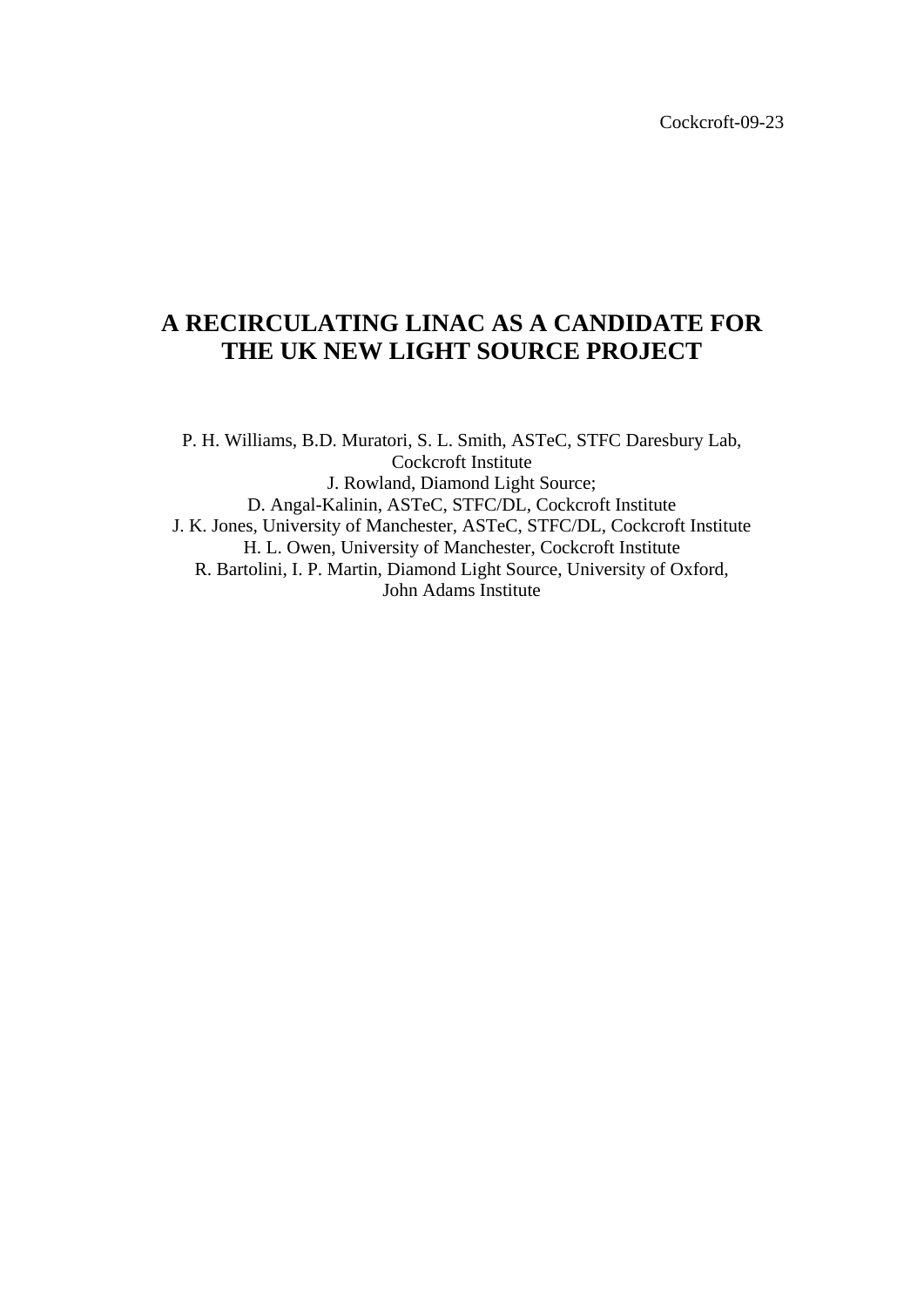# **A RECIRCULATING LINAC AS A CANDIDATE FOR THE UK NEW LIGHT SOURCE PROJECT**

P. H. Williams∗, B. D. Muratori, S. L. Smith, ASTeC, STFC Daresbury Lab., Cockcroft Institute J. Rowland, Diamond Light Source; D. Angal-Kalinin, ASTeC, STFC/DL, Cockcroft Institute J. K. Jones, University of Manchester, ASTeC, STFC/DL, Cockcroft Institute H. L. Owen, University of Manchester, Cockcroft Institute R. Bartolini, I. P. Martin, Diamond Light Source, University of Oxford, John Adams Institute

#### *Abstract*

A design for a free electron laser driver which utilises 1.3 GHz superconducting CW accelerating structures is studied. The machine will deliver longitudinally compressed electron bunches with repetition rates of 1 kHz with a possibility to increase up to 1 MHz. Tracking is performed from an NC RF photocathode gun, accelerating and compressing in three stages to obtain peak current greater than 1 kA at 2.2 GeV. This is achieved through injection at 200 MeV, then recirculating twice in a 1 GeV main linac. The optics design, optimisation procedures and start to end modelling of this system are presented.

## **INTRODUCTION**

The UK New Light Source (NLS) [1] will be a next generation photon facility based on conventional laser and free electron laser (FEL) technologies. In this paper a candidate accelerator design is described, this being a recirculating superconducting CW linac reaching 2.2 GeV.

The NLS accelerator design specifications are to produce electron bunches with  $< 1$  mm mrad transverse slice emittance, peak current above 1 kA and slice energy spread less than  $5 \times 10^{-4}$ . Initially, the facility will utilise a normal conducting L-Band photoinjector [2] to deliver bunch repetition rates of up to 1 kHz to three seeded FELs covering photon energies from 50 eV to 1 keV. An upgrade will see a high repetition rate gun (of which a number of options are being considered [3]) delivering bunch rates up to 1 MHz to six FELs.

Two designs are currently being evaluated for the NLS accelerator; a single pass machine consisting of fourteen TESLA type cryomodules [4]; and a two pass recirculating machine consisting of nine TESLA type cryomodules. The latter is described in this paper.

Motivations for considering a recirculating machine in comparison to a single pass machine include: reduced capital and running costs; shorter footprint; ease of extraction of multiple energy beams; and a natural upgrade path to higher energy. Issues in comparison to a single pass machine include: additional injection and extraction sections; restrictions to the bunch compression scheme; synchrotron radiation effects in the arcs; and more stringent jitter tolerances.

#### **COMPONENTS & OPTICS**

Figure 1 shows the optics functions for the machine. The design philosophy is to minimise any bunch compression from components not dedicated for that purpose, in other words separating as much as possible transverse and longitudinal manipulations. In this way, one retains the ability to tailor the final bunch profile in a flexible way.

We assume in all cases that the achievable field gradient of the 1.3 GHz cavities is 20 MV/m. The gun is followed by two cryomodules, the first of whose cavities are fed from individual power supplies to enable independent phase and voltage control for emittance compensation in the gun [2]. This is modelled using the space charge code, ASTRA [5].

Tracking using the code Elegant [6] commences at this location. The beam is decelerated and linearised using a third harmonic system capable of achieving 15 MV/m in CW operating mode. Possible microbunching is then smeared by increasing the incoherent energy spread of the bunch using a laser heater [7]. This is followed by the first four-dipole compressor chicane, which reduces the bunch length from 20 ps to 5 ps FW.

Now at an energy of approximately 200 MeV, the beam enters an injection dogleg section, this uses two dipoles in addition to the last dipole of a standard four dipole chicane, which is that traversed by the high energy beam. It also uses three quadrupoles and a sextupole and is second order isochronous and achromatic. The dogleg is preceded by four matching quadrupoles to keep the optics functions small.

On first pass through the seven cryomodules of the main linac, the beam energy is raised to 1.2 GeV. To extract and separate the 1.2 GeV and 2.2 GeV beams, an achromatic system with no net bend is employed to match the 1.2 GeV beam to the arc. The  $R_{56}$  from this system is 7 mm and has not yet been included in the simulation.

A number of candidate arc lattices were studied before alighting on one based on the BESSY-FEL design [8]. Each 180 $\degree$  arc consists of four triple-bend achromats ( $\pi/12$ ) dipole bend angle) and was chosen due to the small incoherent synchrotron radiation (ISR) induced emittance dilution of the beam (4% total for both arcs). Coherent synchrotron radiation (CSR) does not degrade the beam significantly if the bunch length is kept above 2 ps FW through the arcs. The ISR induced incoherent energy spread of ∼  $5 \times 10^{-5}$  is actually fortuitous as it enables the laser power within the laser heater to be reduced whilst still suppress-

<sup>∗</sup> peter.williams@stfc.ac.uk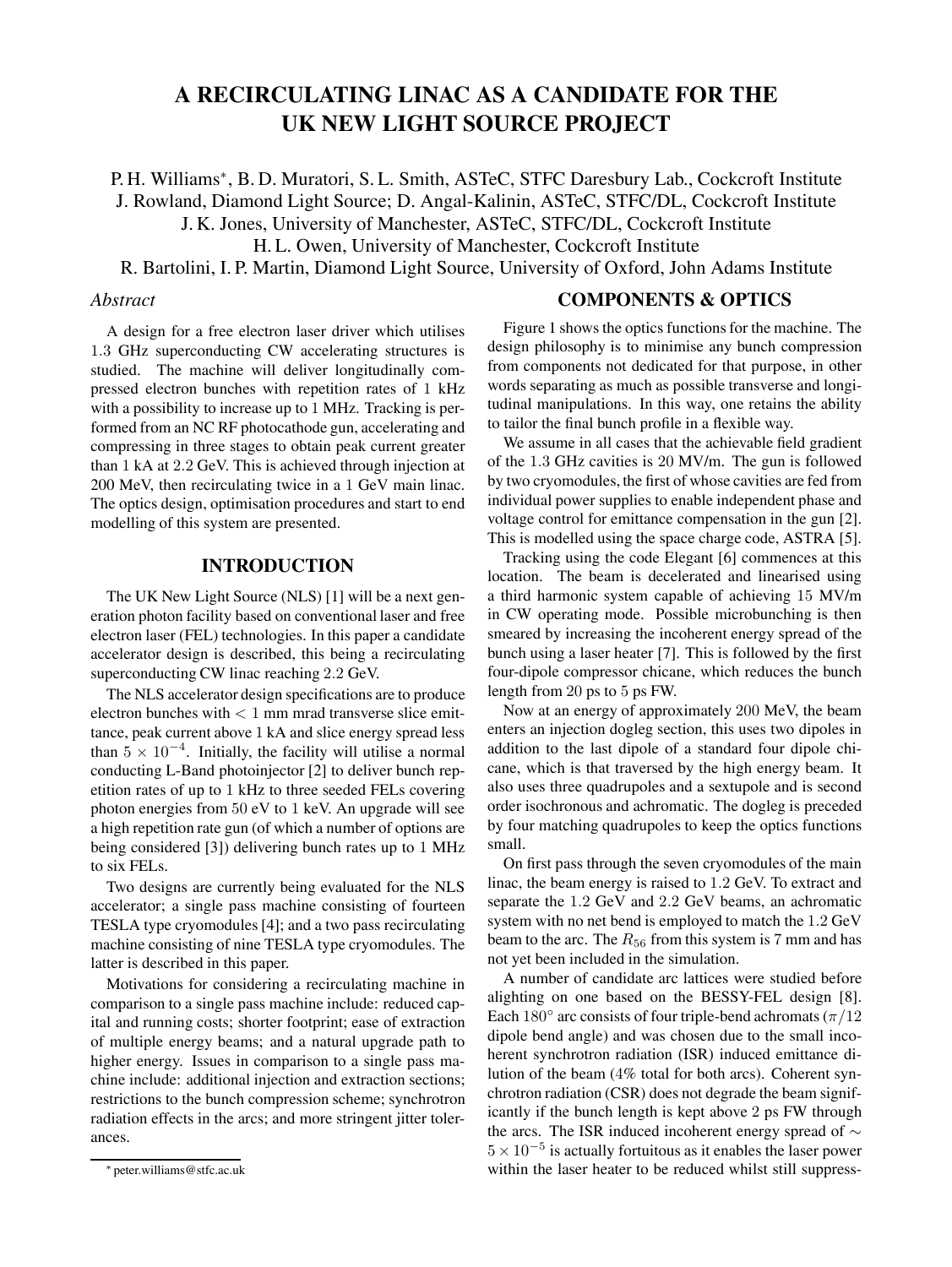

Figure 1: Optics functions from second injector cryomodule to final compressor at the end of the second linac pass.

ing microbunching. On traversal of the non-isochronous arcs the bunch length is reduced from 5 ps to 3 ps FW. Tuning the second order longitudinal dispersion within the arc ( $T_{566}$  term in the transport matrix) allows the reduction of the linearising voltage in the third harmonic system.

The return transport connecting the two arcs contains a system to independently adjust the path length between the two arcs over one RF wavelength. This consists of a focused movable girder dogleg pair [9] and allows the RF phase seen on the second linac pass to be varied independently to that of the first pass.

Exiting the second arc, the beam enters a second fourdipole compressor chicane and then traverses the highenergy branch of the injection system. On arrival at the linac for the second pass, the bunch length is thus reduced from 3 ps to 1.4 ps.

Exiting the linac at 2.2 GeV, the beam passes through the high-energy branch of the extraction system (which has an  $R_{56}$  of 0.1 mm) and through a final four-dipole compression chicane where it achieves a final bunch length of 200 fs FW.

Subsequent parts common to both the single pass and recirculation candidates include a collimation section, FEL switchyard and diagnostic tomography section as described in [4]. Further work will include these additional elements.

#### **START TO END SIMULATIONS**

Collective effects included in the simulations are longitudinal space charge, ISR and CSR as implemented in the one dimensional approximation. In further work these results will be benchmarked against codes that model these effects more accurately.

To optimise the beam parameters, the saturation length was analysed as per the Xie method [10] with a slice length of 5 fs. The optimisation algorithm used is based on a Nelder-Mead simplex optimiser written in Mathematica and interfaced to Elegant. The 'fitness' of the optimisation was characterised as a minimal saturation length over

Table 1: Machine settings for optimised 200 pC working point. Phases are with respect to crest. The convention for positive  $R_{56}$  is chicane-like compression.

| <b>Position</b>          | Variable     | Value             |
|--------------------------|--------------|-------------------|
| $3\omega$ lineariser     | $V_{Peak}$   | 49.7 MV           |
| $3\omega$ lineariser     | ¢            | $+162.1^{\circ}$  |
| Injector                 | Φ            | $-25.1^\circ$     |
| Linac first pass         | Ф            | $-16.9^\circ$     |
| Linac second pass        | Φ            | $-24.9^{\circ}$   |
| First compressor         | $R_{56}$     | $122 \text{ mm}$  |
| Arcs (full $360^\circ$ ) | $R_{\rm 56}$ | $37.3 \text{ mm}$ |
| Second compressor        | $R_{56}$     | $29.4$ mm         |
| Third compressor         | $R_{\rm 56}$ | $42.2 \text{ mm}$ |

any 100 fs slice of the bunch, and with a minimal standard deviation of the saturation length within that 100 fs slice. In future, the optimisation will be performed using a parallel non-dominated sorting evolutionary algorithm, which should allow a wider scope of possible solutions to be investigated.

Figure 2 shows the longitudinal phase space for the bunch after the final bunch compressor at the optimised parameters of Table 1. In this case  $1 \times 10^6$  particles are tracked and the number of bins used for the CSR computation is  $1 \times 10^4$ . The effects of CSR-induced microbunching are apparent. Figure 3 shows the current profile, Fig. 4 shows the normalised slice emittance, and Fig. 5 the fractional slice energy spread. Figures 6 and 7 show the Xie saturation length and power for 5 fs slices along the bunch.

A relatively long bunch length is chosen to allow for anticipated jitter with respect to the laser seed pulses of  $\sim$  50 fs. It is seen from these figures that the part of the bunch with the required properties is  $> 100$  fs long. It is proposed to increase the bunch charge to 500 pC if this 'good' region is required to be longer.